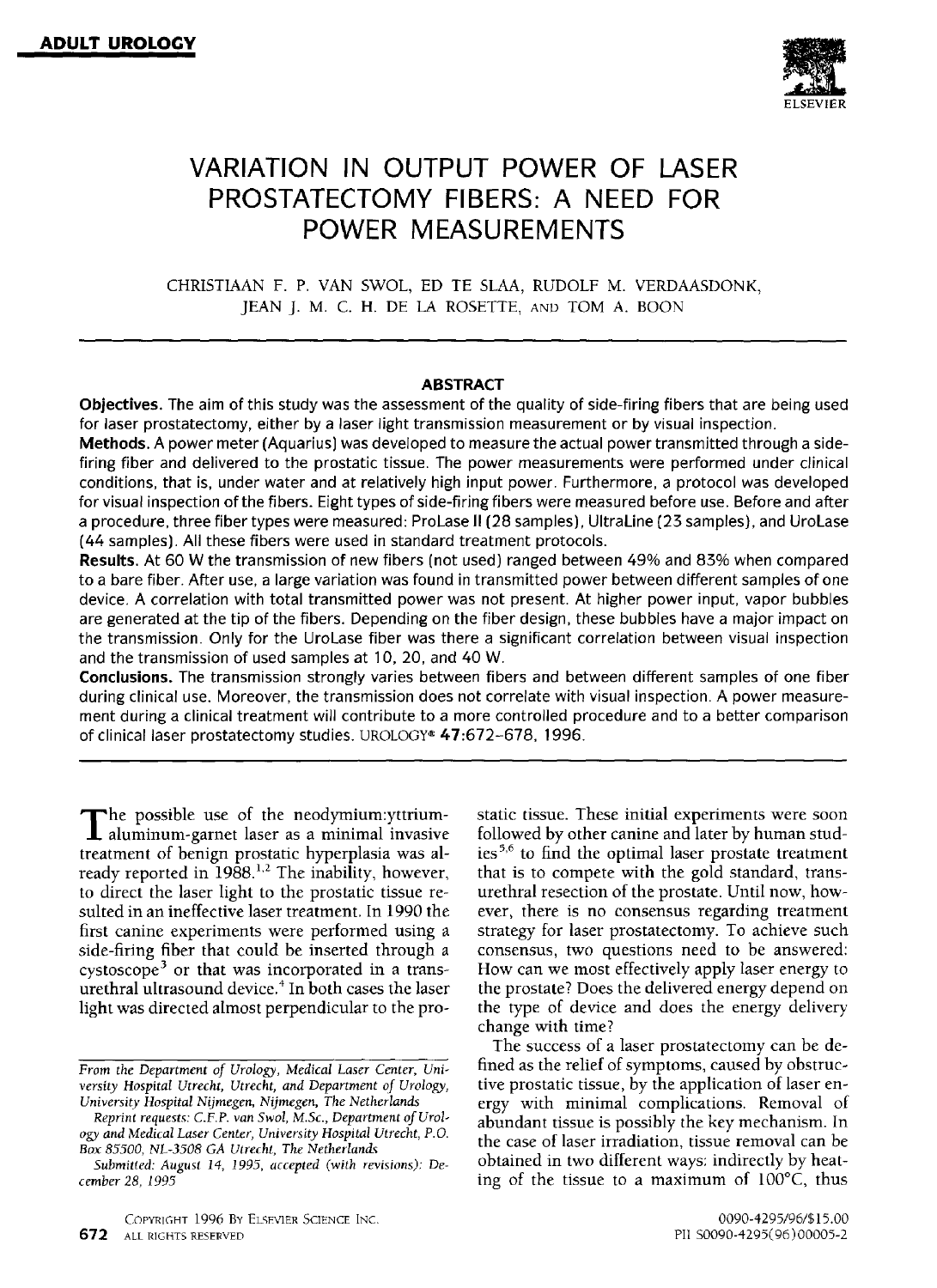causing the coagulated tissue to slough after the procedure, or instantaneously by vaporizing the tissue while temperatures rise over 300°C. Either way depends on the power density at the tissue surface in combination with the irradiation time.<sup>7</sup> The power density is the result of power output of the laser source and the transmission of the fiber, and the irradiated surface area (spot size), defined by the characteristics of the side-firing fiber that is used and its distance to the tissue.<sup>8</sup> This implies that, although using the same laser source and the same power settings, each type of fiber may deliver a different amount of energy to the tissue. Consequently, the results of different laser prostatectomy studies may not be comparable.

Presently, more than 15 different side-firing fibers are commercially available. All are designed to deflect the laser light laterally, thus directing it to the prostatic tissue. In a previous study,  $9$  we showed that the method used to deflect the laser light highly influences the power density on the prostatic tissue. Two types of side-firing fibers can be distinguished, depending on the deflection method that is used: metal reflector and total internal reflector.

During a laser procedure, changes in fiber characteristics may occur, due to deterioration of parts of the fiber that transmit or reflect the laser light. Both transmission and beam characteristics may change, thus influencing the tissue effects and the clinical outcome in the long term. Therefore, clinical and experimental studies are difficult to compare with respect to (ideal) power settings, since the total amount of energy irradiating the tissue can only be estimated within limits.

Apart from laser-related parameters, the tissue composition and the blood perfusion also play an important role in laser-tissue interaction. Blood vessels will cool the tissue surface efficiently and prevent heat deposition in deeper tissue layers.<sup>10,11</sup> Characterization of prostatic tissue prior to treatment may result in a better understanding of the clinical results.

In this study a method will be presented to measure the transmission of a side-firing fiber under controlled conditions similar to clinical settings. Consequently, the power that actually reaches the tissues, and thus is responsible for the tissue effects, can be determined. The measurements were done before and after clinical procedures, to monitor the behavior of side-firing fibers during use.

#### MATERIAL AND METHODS

Prior to clinical use, transmission measurements were performed on various samples of eight types of side-firing fibers. Three were metal reflectors: RotaLase (Xintec), SideFire (Myriadlase), and UroLase (Bard). Five were total internal reflectors: Angled Delivery Device (ADD; Laserscope), Laseguide (Laser Peripherals), ProLase II (Cytocare), SideFiber (Ceramoptec), and UltraLine (Heræus Lasersonics). Before and after clinical application, the transmission of three types of fibers was measured: ProLase II (28 samples), UltraLine (23), and UroLase (44).

#### *TRANSMISSION MEASUREMENTS*

The transmission measurement in the experimental setting should be performed under conditions approaching those of the actual (clinical) laser treatment. Because the medium surrounding the device influences the way the laser light travels to the tissue, the measurement should take place under water. A measurement should include only that beam that contributes to the clinical effect. The transmission may be dependent on the power input, so a measurement needs to be performed with a power input similar to the clinical power setting. Figure 1A is a schematic illustration of a side-firing fiber inserted in the prostatic urethra during treatment. In Figure 1B the power meter setup is shown schematically, and in Figure 1C a photograph of the final version of the power meter, named "Aquarius," is shown. $^{12}$ 

The detector head (power wizard, Synrad) is positioned behind a glass window at the outside of a water-filled container. A side-firing fiber is positioned through the fiber support in front of the window (detector). Through the use of this support, all fibers are positioned at the same distance (5 mm) to the detector. By repositioning the detector head (into another slot), the meter can be used to measure end-firing fibers as well (for reference). Parameters like distance of fiber to detector remain unchanged. It is possible to incorporate a water flush parallel with the fiber (through the support). The flow could be adjusted to a maximum of 3.0 mL/s. For each fiber sample, the measurements were repeated five times.

#### *VISUAL INSPECTION*

The simplest way of assessing the status of a side-firing fiber during clinical use is by direct visual inspection, as it can be done with minimal interruption of the procedure. It is discussed whether any visual objective characteristics of a used fiber correlate to its loss in transmission of laser light. Therefore, the same fibers for which the transmission was measured during clinical use were inspected visually. To obtain an objective measure, a classification scheme was designed. All fibers were scored in a range from 1 to 5, where  $\frac{1}{2}$  is a totally damaged fiber and 1 an undamaged fiber.<sup>13</sup> As an example, the different grades of deterioration for the UroLase fiber are presented in Figure 2. The fibers were evaluated by two independent observers (EtS, JdlR). The sum of the obtained scores resulted in a scale from 2 to 10.

#### RESULTS

### *NEW FIBERS*

The measurements were performed at input powers of 10, 20, 40, and 60 W, using the Aquarius power meter described before. Three new fiber samples were measured for each type. The transmission was calculated relative to the transmission of an end-firing fiber with the same diameter as each side-firing fiber. The results of these transmission measurements are presented in Figure 3.

The SideFire device has the lowest transmission at 60 W, especially when compared to its transmission at lower input power. This may be caused by the presence of vapor bubbles ( caused by heating of the device) near the reflecting mirror that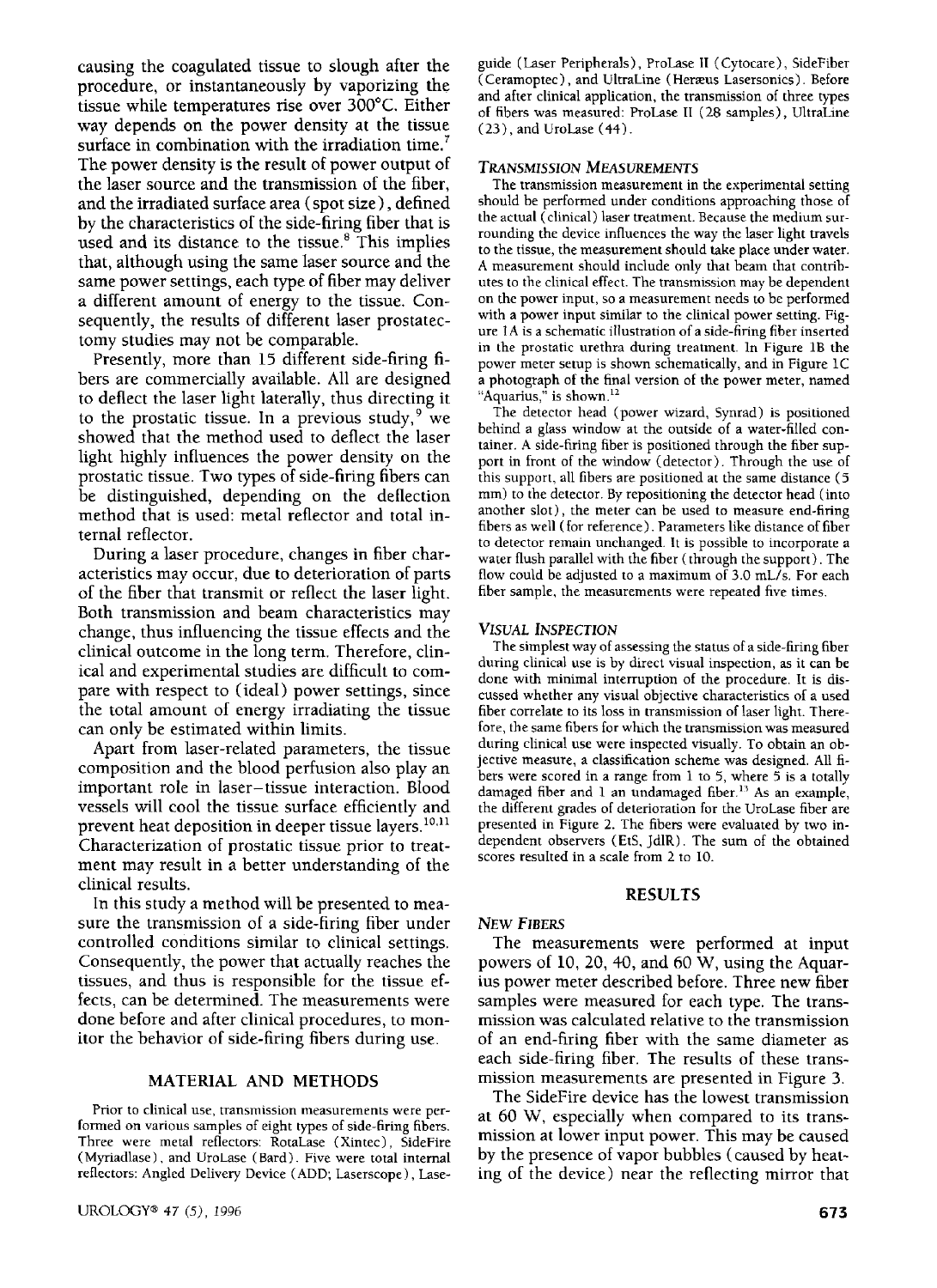

C

FIGURE *1. A side-firing fiber in the prostatic (pr) urethra during laser light irradiation (A) and the same sidefiring fiber positioned in the experimental power meter setup (B); the final version of the setup, the Aquarius power meter (C).* 

spreads the beam over a larger area than the detector area. The measurements at 60 W of the other "true" reflecting type device, the UroLase, did show a large variation, probably for the same reason. Nevertheless, it is very likely that vapor



FIGURE 2. *Visual aspects of the laser fiber. Example of the scoring system for the UroLase fiber. Starting from the top right corner with score I (undamaged), then right to left and top to bottom to the bottom left corner with score 5 (totally damaged).* 



FIGURE 3. *Results of the transmission measurements of eight new side-firing fibers measured with the Aquarius power meter at 10, 20, 40, and 60 W input power (bars indicate standard deviation). ADD = Angled Delivery Device.* 

bubbles are also generated with the other devices (internal reflectors) but, due to their shape, these bubbles do not stay in the laser light path.

# *MEASUREMENTS DURING AND AFTER CLINICAL USE*

Three different fibers, the UroLase, UltraLine, and ProLase II, were measured during and after clinical use and their transmission was compared to that before use (that is, of a new fiber). Each type of fiber was applied at its own clinical protocol. The ProLase II was used at 40 W either fixed or moved over the tissue (the "painting" method).<sup>14</sup> An average energy of  $35,000$  J was transmitted through the 28 samples. The UltraLine was used at 60 W while painting over the tissue.<sup>15</sup> At average a total of 51,000 J was transmitted through the 23 samples. The UroLase was used at 40 W at several fixed clock positions, depending on prostate volume.<sup>15</sup> The average amount of energy transmitted through the 44 UroLase fibers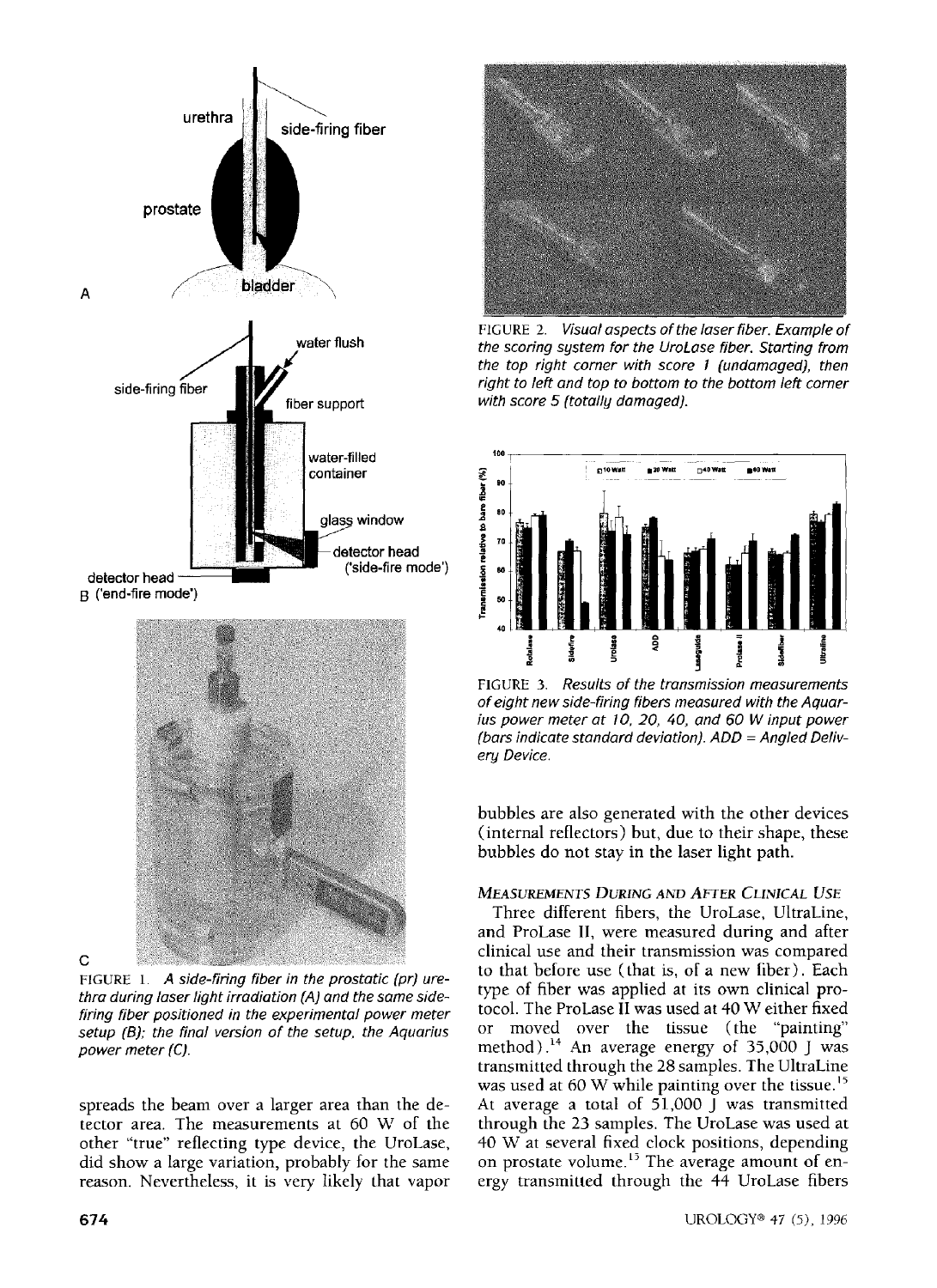

FIGURE 4. *Scatter plot of the percentage transmission relative to a new fiber at 40 W of all 28 used ProLase II (A), 23 used UltraLine (B), and 44 used UroLase fibers (C) as a function of energy transmitted.* 

was 44,000 J. The measurements were performed at 10, 20, 40, and 60 W. As an example, the transmission at 40 W of all used ProLase II, UltraLine, and UroLase fibers is presented as a function of energy transmitted in a scatter plot in Figure 4. The mean values and standard deviations of the transmission of the three different fiber types are presented in Figure 5. The differences in efficiency of laser tight transmission are only significant between the UltraLine and the ProLase II at 10, 20, 30, and 40 W, between the UroLase and the ProLase II at 10 W, and the UroLase and UltraLine at 60 W ( $t$  test, two-tailed,  $P < 0.01$ ).

A water flush was incorporated in the measuring device with a flow rate of 3 mL/s parallel with a used side-firing fiber. The water is used normally



FIGURE 5. *Mean power transmission of used ProLase II, UltraLine, and UroLase fibers at I0, 20, 40, and 60 W input power (bars indicate standard deviation).* 

for enhanced cooling of the fiber tip. The transmission was calculated for five used samples of the ProLase II, UltraLine, and UroLase, again at 10, 20, 40, and 60 W. Only at high-power input (40 and 60 W) did the transmission increase slightly compared to the no-flush situation, as less vapor bubbles are generated at the tip. Therefore, for further experiments, the transmission measured without flush was considered similar to the situation with flush.

#### *VISUAL INSPECTION*

The ProLase II, UltraLine, and UroLase fibers were all inspected visually. The scored values (in a scale from 2 to 10) were correlated with the transmission measurements reported before. The fibers were grouped in two categories based on this visual aspect score: medium (score from 2 to 5) and high (score from 6 to 10) decay. In Figure 6 the transmission at different input powers is presented for these two categories for each of the three fibers.

Figure 6 reveals a gross relationship between the visual aspect and the transmission for the ProLase II and the UroLase fibers. For each individual sample, the correlation between the visual aspect and the transmission increased with decreasing input power. A significant statistical level could be reached only for the UroLase fiber at 10, 20, and 40 W input power (*t* test, two-tailed,  $P < 0.01$ ). Therefore, when using 40 or 60 W for a clinical treatment, visual inspection does not give sufficient information on the transmission or quality of the side-firing fibers discussed here.

#### COMMENT

Since the clinical introduction of laser prostatectomy, many side-firing fiber devices have been developed for this procedure. The results that are reported in the literature using these devices are promising regarding both objective and subjective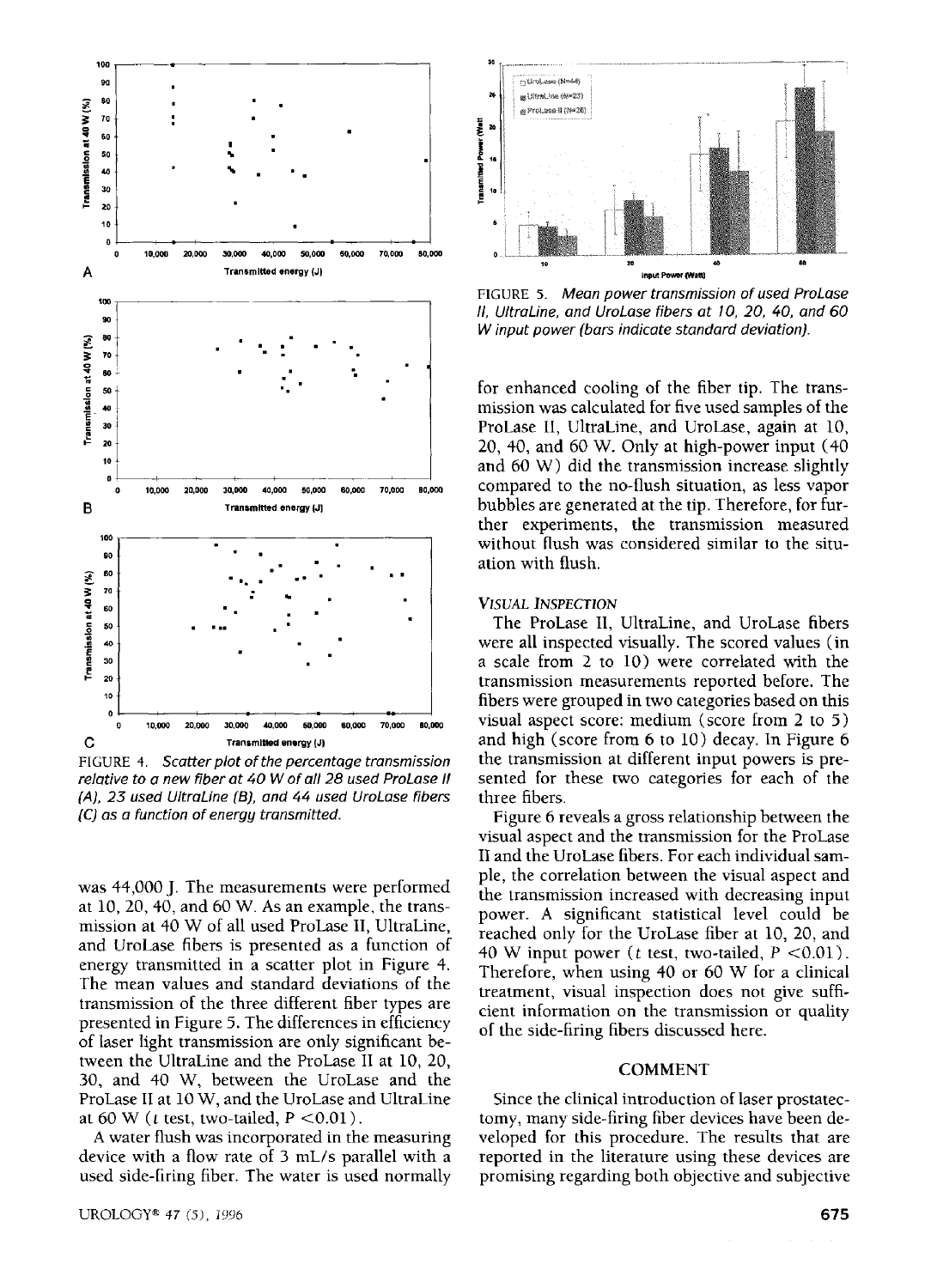

FIGURE 6. *The relationship between the visual aspect (either medium or high decay) and the transmission for the ProLase II (A), UltraLine (B), and UroLase (C) at I O, 20, 40, and 60 W input power (bars indicate standard deviation). \* The difference in transmission is statistically significant, P <0.01.* 

improvements, but there is a large variation. An explanation may be the difference in characteristics<sup>9,16,17</sup> and the durability of the fibers during use, because for clinical relevance not the power delivered by the laser source but the power delivered by the fiber to the tissue is important, the first being the parameter reported in the literature. The laser light transmission of the fibers is one of the major parameters that describe the characteristics of the fiber and that can be used to quantify the durability.

The transmission of eight different side-firing devices was studied here. Three devices (ProLase II, UhraLine, and UroLase) were studied during and after clinical use (durability). The study shows a large difference in laser light transmission,

not only between the new devices, but also after use between different samples of one device. In general, the transmission decreased with increasing total transmitted energy. However, the correlation was poor. This suggests that transmission should be considered for a proper evaluation study of a device. The inclusion of a transmission measurement during a clinical procedure, as the change in transmission is unpredictable, would be the preferred situation.

Contamination of the reflecting (gold mirror) or transmitting (glass capillary) parts of the fiber tip will lead to absorption of laser light. As a result, the temperature at the contaminated place will rise easily over the boiling temperature of water, thus creating vapor bubbles. Of course, this happens both in clinical application and inside the power meter. The bubbles will (back) scatter the light, thus influencing the transmission. As bubbles are formed as a result of light absorption, it is impossible to determine the independent effect of absorption or scattering on the transmission of laser light. In the case of the UroLase fibers at 10, 20, and 40 W, there was a significant relationship between visual inspection and transmission. It should, however, be remembered that the situation may be different for a particular sample. For the other two fibers, ProLase II and UhraLine, no correlation could be found.

Apart from the visual inspection as described here, one can make use of other (cystoscopic) indicators to assess the aging of a side-firing fiber. The absence of tissue effects (blanching or carbonization), white flashes generated at the tip of the device due to overheating of the tip, or excessive formation of vapor bubbles at the tip surface (not coming from the tissue) indicate that the device may be deteriorating. A proper transmission measurement can be used to confirm these indicators.

Some parts of the power meter influence the amount of light that is detected. The glass window in front of the detector reflects and absorbs a small part of the laser light. The amount of water between fiber and detector or tissue absorbs some of the laser light as well. The total amount of laser light that does not reach the detector is estimated at about 5%. The results presented here are not influenced by these "errors," because the measurements are calculated relative to an end-firing fiber or relative to a new sample of a side-firing device. The mentioned percentile aberrations are constant in all circumstances. Only when calculating the energy that actually irradiates the tissue in the clinical situation should this 5% difference be considered.

The patients treated with the ProLase II, UhraLine, and UroLase fibers who were included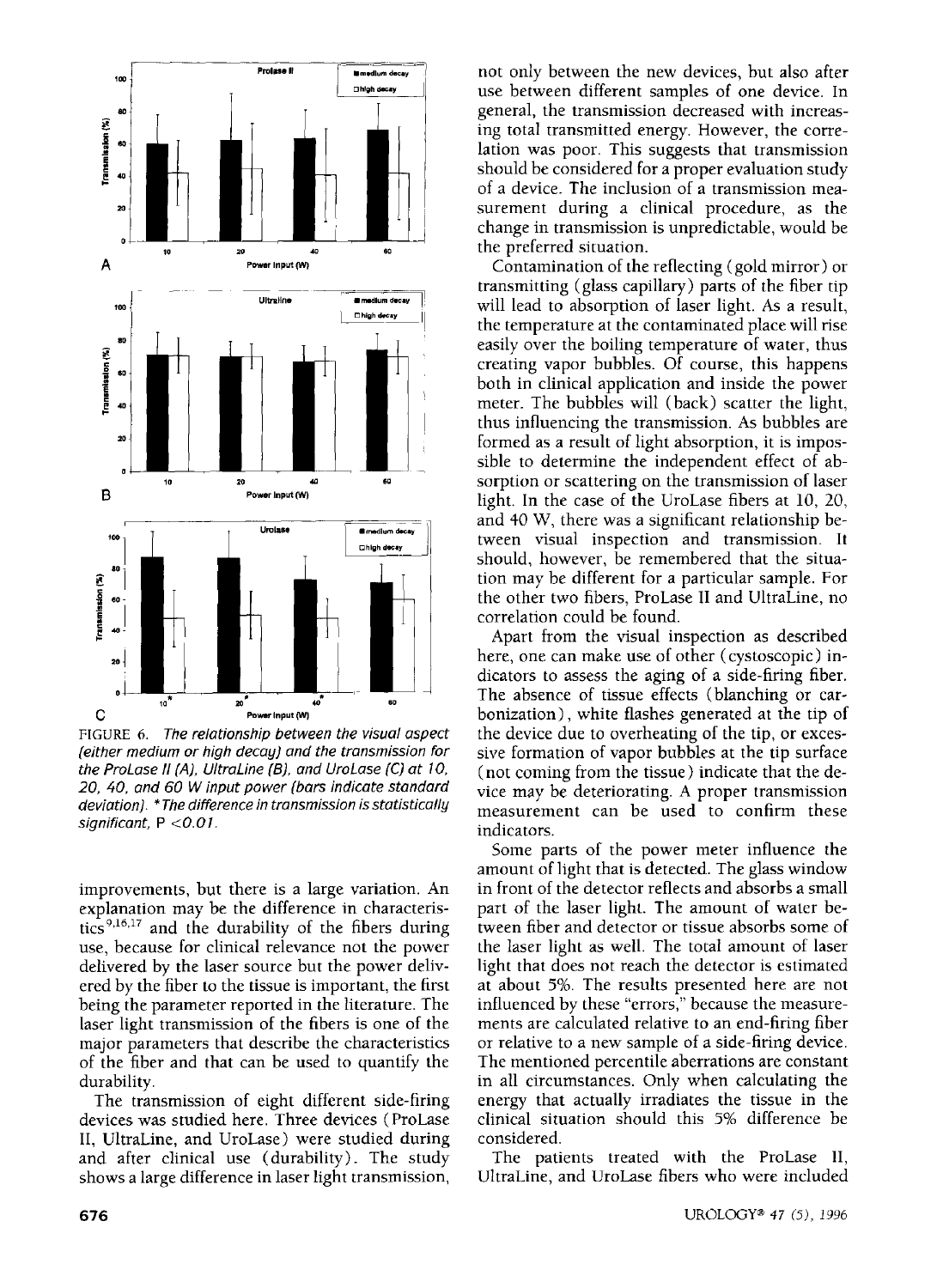in this study were all evaluated regarding symptom score and voiding parameters.<sup>14,15</sup> The change in these parameters, however, did not correlate with the decay in transmission of these fibers as assessed in this study. Although the number of patients is small, the absence of correlation may be explained by the fact that transmission of the fiber does not decrease linearly during a procedure. In that case, more accuracy can be obtained by measuring at fixed intervals during a procedure.

Although the transmission is an important factor to take into account, at least for the transmission differences considered here, it does not disqualify one of these side-firing fibers for laser prostatectomy. It does, however, strongly indicate that the transmission should be considered when comparing different fibers. By measuring the delivered energy to the tissue more accurately with a setup such as the Aquarius power meter, one will be able to compare the results of different laser prostatectomy studies and understand the differences better.

### **CONCLUSIONS**

The present study shows a difference in laser light transmission between side-firing devices for laser prostatectomy. This transmission may change during clinical application in an unpredictable way. Despite using the same device and applying the same power settings, the energy delivered to the tissue during a clinical procedure can vary significantly.

Power measurement during a clinical treatment will contribute to a more controlled procedure and to a better comparison of clinical laser prostatectomy studies.

#### REFERENCES

1. Littrup PJ, Lee F, Borlaza GS, Sacknoff EJ, Torp-Pedersen S, and Gray JM: Percutaneous ablation of canine prostate using transrectal ultrasound guidance absolute ethanol and Nd:YAG laser. Invest Radiol 23: 734-739, 1988.

2. Bloiso G, Warner R, and Cohen M: Treatment of urethral diseases with neodymium:YAG laser. Urology 32: 106- 110, 1988.

3. Johnson DE, Levinson AK, Greskovich FJ, Cromeens DM, Ro JY, Costello AJ, and Wishnow KI: Transurethral laser prostatectomy using a right-angle delivery system, in Watson GM, Steiner RW, Pietrafitta JJ (Eds): *Lasers in Urology, Laparoscopy and General Surgery.* Bellingham, Wash, SPIE, 1991, vol. 1421, pp 36-41.

4. Roth RA, and Aretz HT: Transurethral ultrasoundguided laser-induced prostatectomy (TULIP procedure): a canine prostate feasibility study. J Urol 146: 1128-1135, 1991.

5. Johnson DE, Price RE, and Cromeens DM: Pathologic changes occurring in the prostate following transurethral laser prostatectomy. Lasers Surg Med 12: 254-263, 1992.

6. Kabalin JN: Laser prostatectomy performed with a right angle firing neodymium:YAG laser fiber at 40 watts power setting. J Urol 150: 95-99, 1993.

7. Verdaasdonk RM, Borst C, and van Gemert MJ: Explosive onset of continuous wave laser tissue ablation. Phys Med Biol 35: 1129-1144, 1990.

8. Van Swol CF, Verdaasdonk RM, Mooibroek J, Lock MT, and Boon TA: Prediction of the necrotic zone depending on the optical and thermal characteristics of laser prostatectomy modalities. J Urol 151: 332, 1994.

9. Van Swol CF, Verdaasdonk RM, van Vliet RJ, Molenaar DG, and Boon TA: Side-firing devices for laser prostatectomy. An overview. World J Urol 13: 88-93, 1995.

10. Van Swol CFP, Verdaasdonk RM, Mooibroek J, and Boon TA: Optimization of laser prostatectomy. Prog Clin Biol Res 386: 511-519, 1994.

11. Cowles RS 3rd, and Rawlings CA: The effect of intraprostatic blood flow on laser energy penetration in the canine prostate. Lasers Surg Med 7 (suppl): 63, 1995.

12. Van Swol CFP, Verdaasdonk RM, Hermans F, van Vliet RM, and Boon TA: Monitoring of the quality of side-firing fibers using a special design power meter "Aquarius," in Watson GM, Steiner RW, and Johnson DE (Eds): *Laser Prostatectomy and Lasers in Urology.* Bellingham, Wash, SPIE, 1995, vol. 2395A, pp 14-19.

13. te Slaa E, van Ettergen AF, van't Hof CA, Debruyne FMJ, and de la Rosette JJ: Durability of laser fibers. World J Urol 13: 83-87, 1995.

14. Boon TA, van Swol CF, van Venrooij GE, Beerlage HP, and Verdaasdonk RM: Laser prostatectomy for patients with benign prostatic hyperplasia: a prospective randomized study comparing two different techniques using the Prolase II fiber. WorldJ Urol 13: 123-125, 1995.

15. de la Rosette JJ, te Slaa E, de Wildt MJ, and Debruyne FM: Experience with the Ultraline and Urolase laser fibers: is there any difference? World J Urol 13: 98-103, 1995.

16. Anson K, Buonaccorsi G, Eddowes M, MacRobert A, Mills T, and Watson G: A comparative optical analysis of laser side-firing devices: a guide to treatment. Br J Urol 75: 328- 334, 1995.

17. Perlmutter AP, and Muschter R: The optimization of laser prostatectomy. Part I: free beam side fire coagulation. Urology 44: 847-855, 1994.

#### EDITORIAL COMMENT

The authors present an interesting investigation of common side-firing neodymium:yttrium-aluminum-garnet (Nd:YAG) laser delivery fibers used for treatment of benign prostatic hyperplasia. Their findings may explain some variations in clinical outcomes achieved in individual men undergoing laser prostatectomy. First, the authors demonstrate once again the well-documented fact--but a fact that is too often neglected in clinical application--that even at baseline the laser light transmission characteristics of different fiber designs differ significantly.<sup>1.2</sup> Thus, laser dosimetry and operative technique must be adjusted to maximize tissue effects and clinical outcomes. 3'4 Second, the authors studied deterioration of fiber transmission of laser light during laser prostatectomy. Deterioration was observed with all three distinct categories of side-firing fiber design: those with external metal mirrors (such as UroLase) and polished-end silica glass fibers with a glass capillary cover (such as UhraLine) or without (such as ProLase lI). Not only were all designs susceptible to intraoperative damage, but the external metal mirror design was not significantly more susceptible to deterioration, contrary to popular discourse but in agreement with prior objective studies.<sup>5</sup> In fact, the metal mirror design conferred some advantage to the operator, since this was the only design wherein the extent of deterioration of transmission could be readily correlated with the visual appearance of the external metal mirror. With polished-end glass fibers, which rely on internal reflection of light, the authors could not accurately